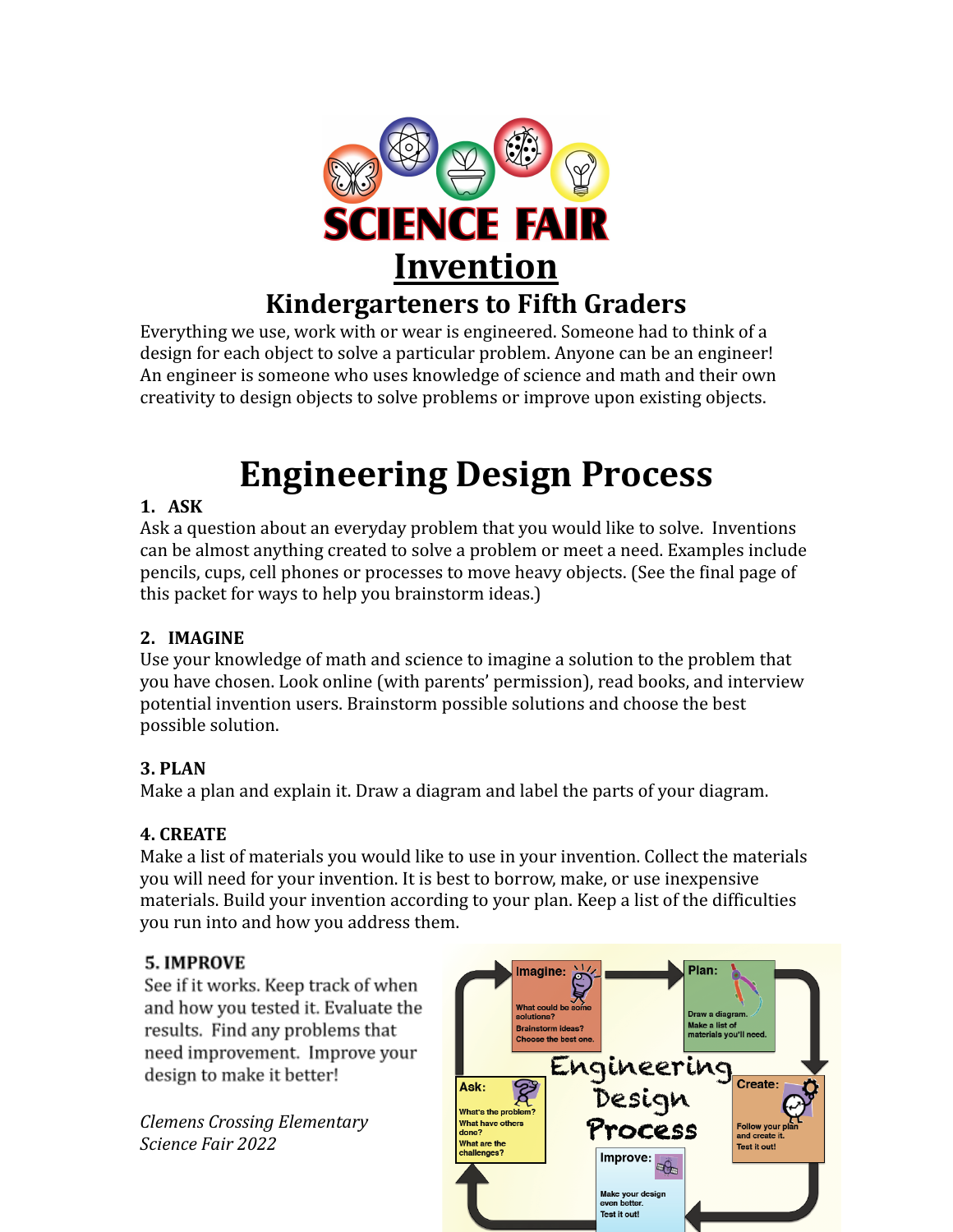#### **DISPLAY –**

Create a tri-fold display board to share the information used in the creation of your invention through the Engineering Design Process. Please make sure to have the following information on your display board:



You may decide where to place these elements on your board. This example is to give you an idea of what a display board for an invention project might look like.

#### **Applications**

Tell your reason for developing this particular invention. Tell how your invention will help you and others lead better lives.

#### **Below are some additional items to consider when making a display board:**

• To make your work stand out, "shadowing", both headings (i.e. ASK) and information should be considered.



\_\_\_\_\_\_\_\_\_\_\_\_\_\_\_\_\_\_\_\_\_\_\_\_\_\_\_\_\_\_\_\_\_\_\_\_\_\_\_\_\_\_\_\_\_\_\_\_\_\_\_\_

• Only three colors, other than white, should appear on the board. More than three colors makes the board too busy and takes away from the information that you are trying to get across to the audience.

#### **For even more fun (but optional), you may want to consider including:**

• A commercial jingle for your invention

*Clemens Crossing Elementary Science Fair 2022*